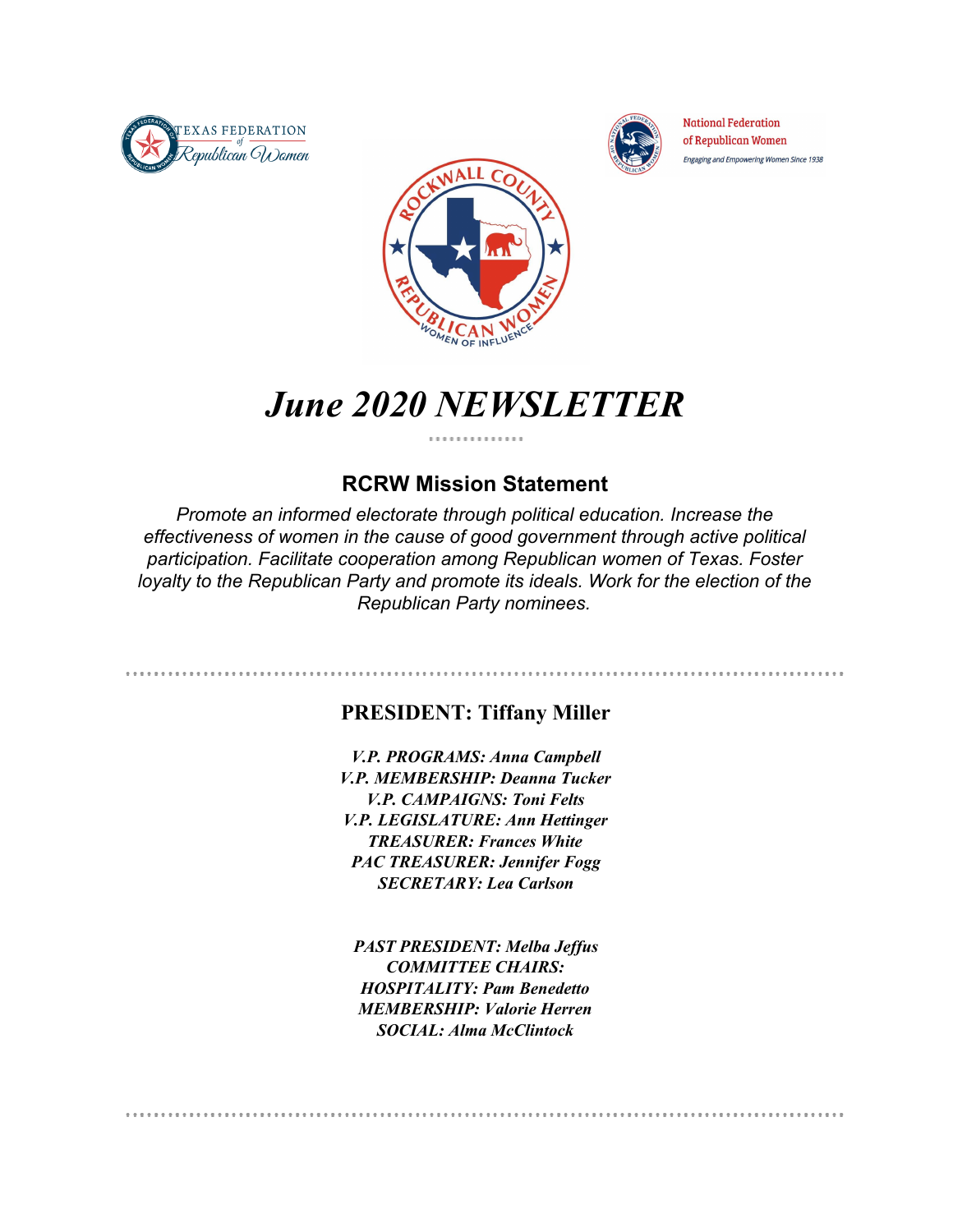# *FROM THE PRESIDENT*



I am so proud to live in Rockwall County. We are very fortunate to have community leaders who have guided us through COVID 19 and these difficult times. THANK YOU to everyone for keeping us safe!!

I am also proud to know that our new Director of National Intelligence is our former Congressman, John Ratcliffe. Congratulations Director!

Also, on my list of things to be proud of, is our very own Anna Campbell, RCRW's Vice President of Programs. She is our new City Councilwoman! I know Anna will do an amazing job and I am so proud to call her not only a RCRW sister, but a true friend. Congratulations Anna!

Thank you to everyone who participated in our Spring Flower Fundraiser, our club made \$706.25.

We are back to having our general meetings and I look forward to seeing each of you on June 8, 2020 at 6:30 P.M. at the Rockwall Golf and Athletic Club.

*Tiffany L. Miller, RCRW President* 972-977-3321 Tiff\_miller@hotmail.com

> Our June General Meeting will be

amazing and we are so excited! Our guest speaker is Keenan

Williams, Entrepreneur, Motivational Speaker and Special Interest Director for the Trump

Campaign.

Also joining us this evening is Sid Miller, Texas Agriculture Commissioner, along with a few other elected State Officials.

#### *PROGRAMS*

Place: Rockwall Golf and Athletic Club, 2600 Champions Drive, Rockwall, Texas 75087.

Time:  $6:30 \text{ P M}$ 

We will be seated in classroom style seating. Water, tea and coffee will be provided, no food will be served and no food is allowed.

Information for our July 13, 2020 General Meeting will be provided soon.

*Anna Campbell, Vice President, Programs*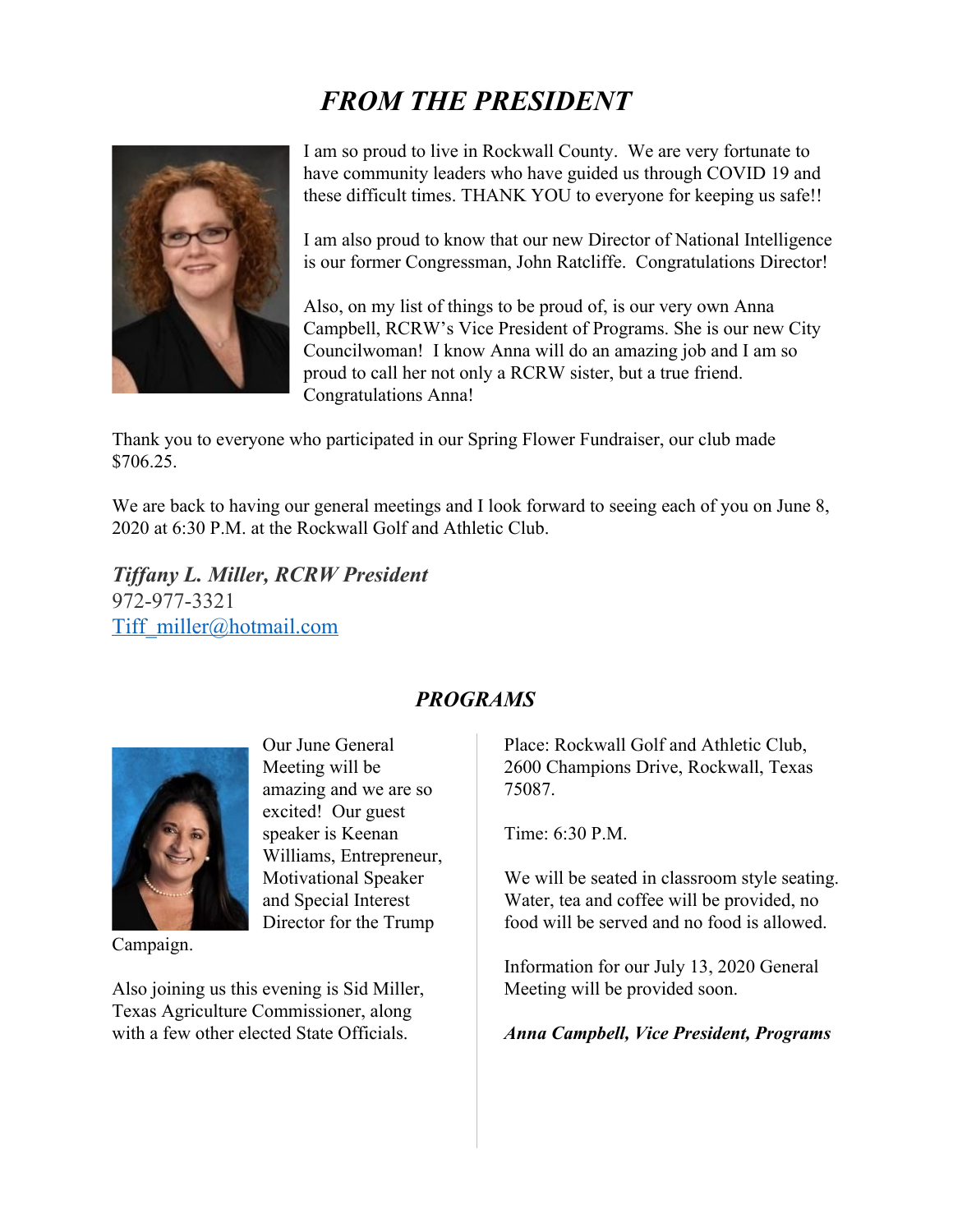#### READ MORE ON FACEBOOK PAGE

#### *MEMBERSHIP REPORT*



Our Membership Count as of May 31, 2020 is as follows: Active Members: 113 Associate Members: 33 Honorary Members: 3 Total Members: 149

This month we are able to have a general meeting on June 8, 2020. If you have not renewed your membership you may do so there or at our monthly Happy Hour on June 16, 2020. More details about each of these events are provided herein.

You can also go to our website to renew your membership. Go to www.rcrw.org for an application and mail it with your payment to: Rockwall County Republican Women, P.O. Box 1354, Rockwall, Texas 75087.

Please encourage your spouses to join. All proceeds from Associate Member's dues stay right here in our club.

*Deanna Tucker, Vice President of Membership*

#### *TREASURER'S REPORT*



.

As of May 31, 2020 Balance forward\$ 20,084.33 Income \$ 2,181.06 Expenses \$ 1,047.09 Grand Total \$ 21,218.30 Scholarship  $$6,597.64$ Working total \$14,620.66

*Frances White, Treasurer*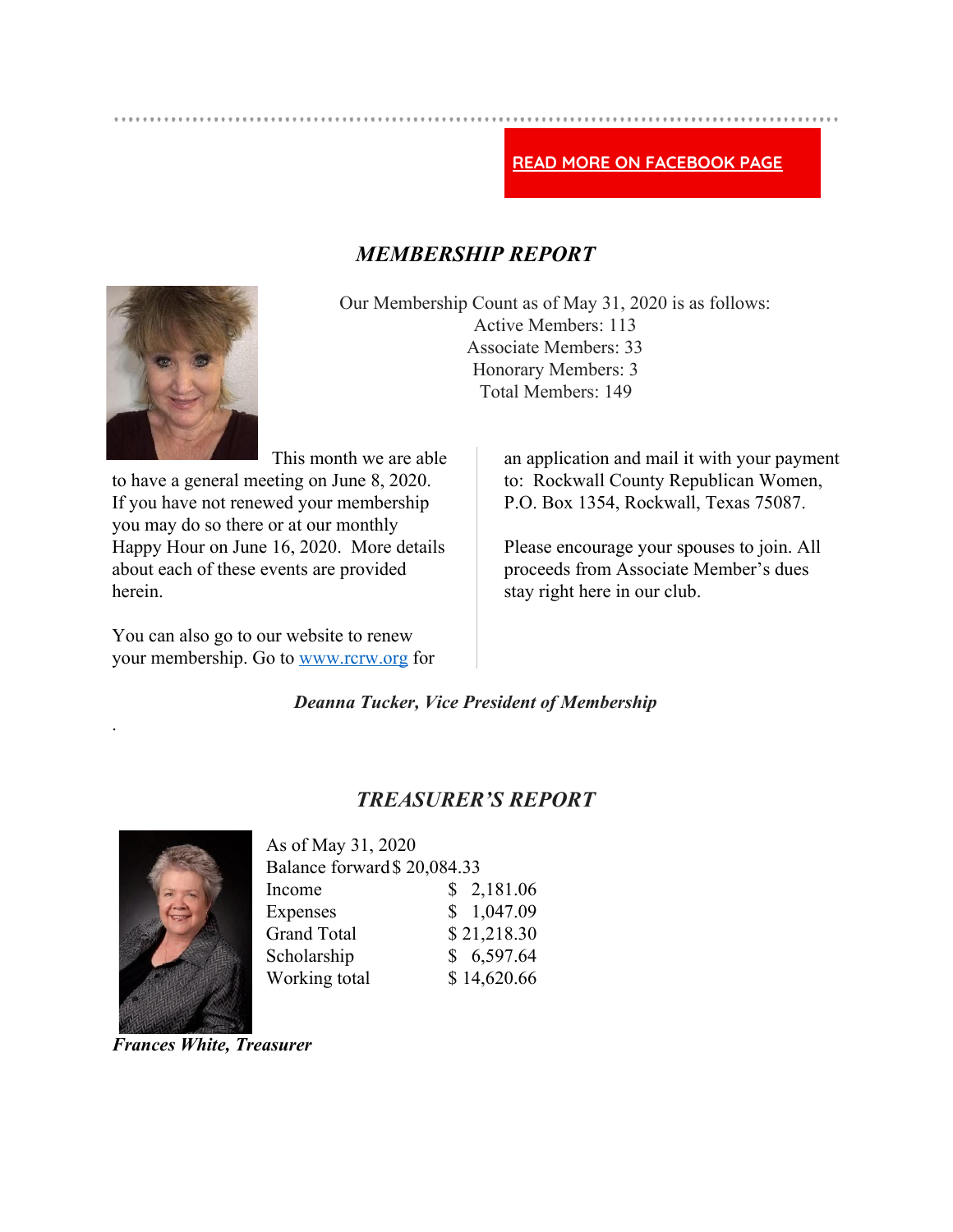### *CAMPAIGNS*



**Republican Primary Runoff Elections:** Early Voting: June 29, 2020 thru July 10, 2020

Election Day is Tuesday, July 14, 2020

For Early Voting and Election Day locations and times go to www.rockwallvotes.com.

#### *REPUBLICAN CONVENTIONS*

Remember you can also be a delegate to the state convention by contacting David Peek at davidpeek91@aol.com, Laverne Kennimer at blkdrk@aol.com, Jerry Fisher at jerry.fishersd2@gmail.com or your precinct chair.

The **Rockwall County Republican Convention is this Saturday, June 6, 2020,** at Liberty Hall, 1111 E. Yellowjacket Lane, Rockwall, Texas 75087. If you voted in the Rockwall County Primary Election you may attend. Doors will open at 8:15 A.M. and the convention will begin at 9:00 A.M. Space is limited to 80 people so please arrive early.



The 2020 Texas State Republican Convention will be held July 16 – 18 in Houston at the George R. Brown Convention Center. **Registration is now Open!**

https://events.american-tradeshow.com/txgopfederal20

• To receive your credentials, you will present your confirmation email with the unique barcode, along with a Photo ID at the registration area in the exhibit hall at the convention center. You will be given your credentials, a program, and a souvenir convention bag.

No paper tickets are issued; the barcode on your credentials will serve as your ticket to the event(s).

Please remember to track the hours you spend on supporting Republican Candidates and for our club. You may email me your volunteer hours at labandxray@gmail.com. Thank you to everyone that has already participated. Please contact me with questions or for more information via e-mail or 817-614-7361.

*Toni Felts, Vice President, Campaigns*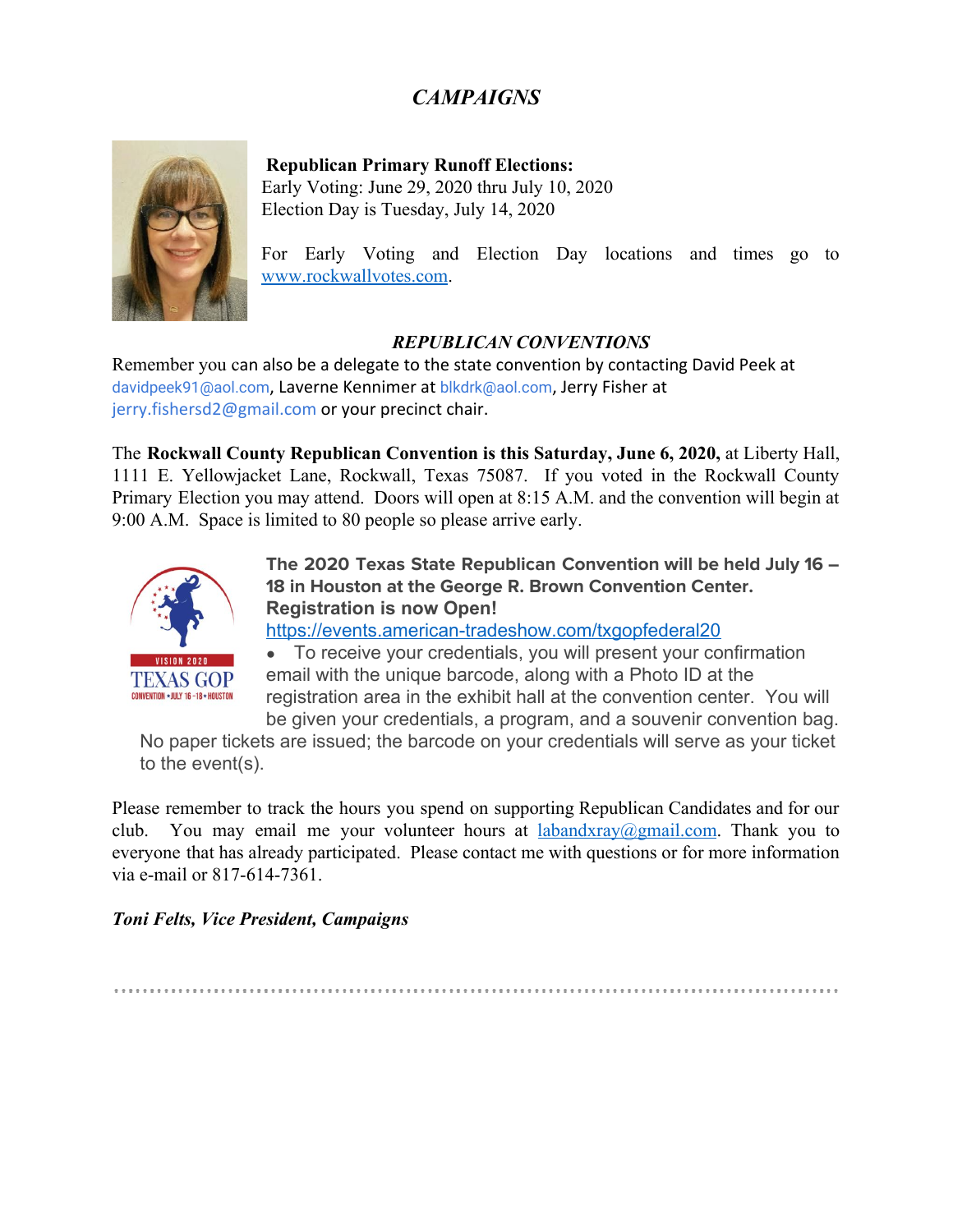#### **RCRW SOCIAL TIME March Events**



June 16, 2020 – RCRW Happy Hour: 6:00 P.M. until 8:00 P.M. at Rodeo Goat, 2095 Summer Lee Drive, Rockwall, Texas 75032.

July 21, 2020 - RCRW Happy Hour:

6:00 P.M. until 8:00 P.M. at Manny's UpTown Tex Mex Restaurant, 469 Laurence Drive, Heath, Texas 75032.

Don't forget we are now on Instagram! Make sure to follow us on both Instagram and Facebook and to like and share our posts!

*Alma McClintock, Social Chair*

### **COMMUNITY OUTREACH**



I hope that everyone has had a chance to go to Selah Creek's website and learn more about them. Selah Creek is a gospel-centered residential maternity home for women facing an unplanned or unsupported pregnancy. Through the sharing of the Gospel, discipleship and life planning, it is their goal to lead each resident to the Lord in a way that is real to her, resulting in lives changed for generations to come. For more information go to www.selahcreek.org.



# RCRW SCHOLARSHIPS

Our Scholarship winners for 2020 were Desiree DeHart and Leslie Silva, each received \$3,000.00. If you haven't already, please watch their video where they spoke about "from the young voter's perspective….What is the biggest challenge facing our country today?" Desiree DeHart - Rockwall High School Leslie Silva - Rockwall Heath High School

In 2019, Anna Voth was one of RCRW's scholarship winners. Below is an update from Anna Voth: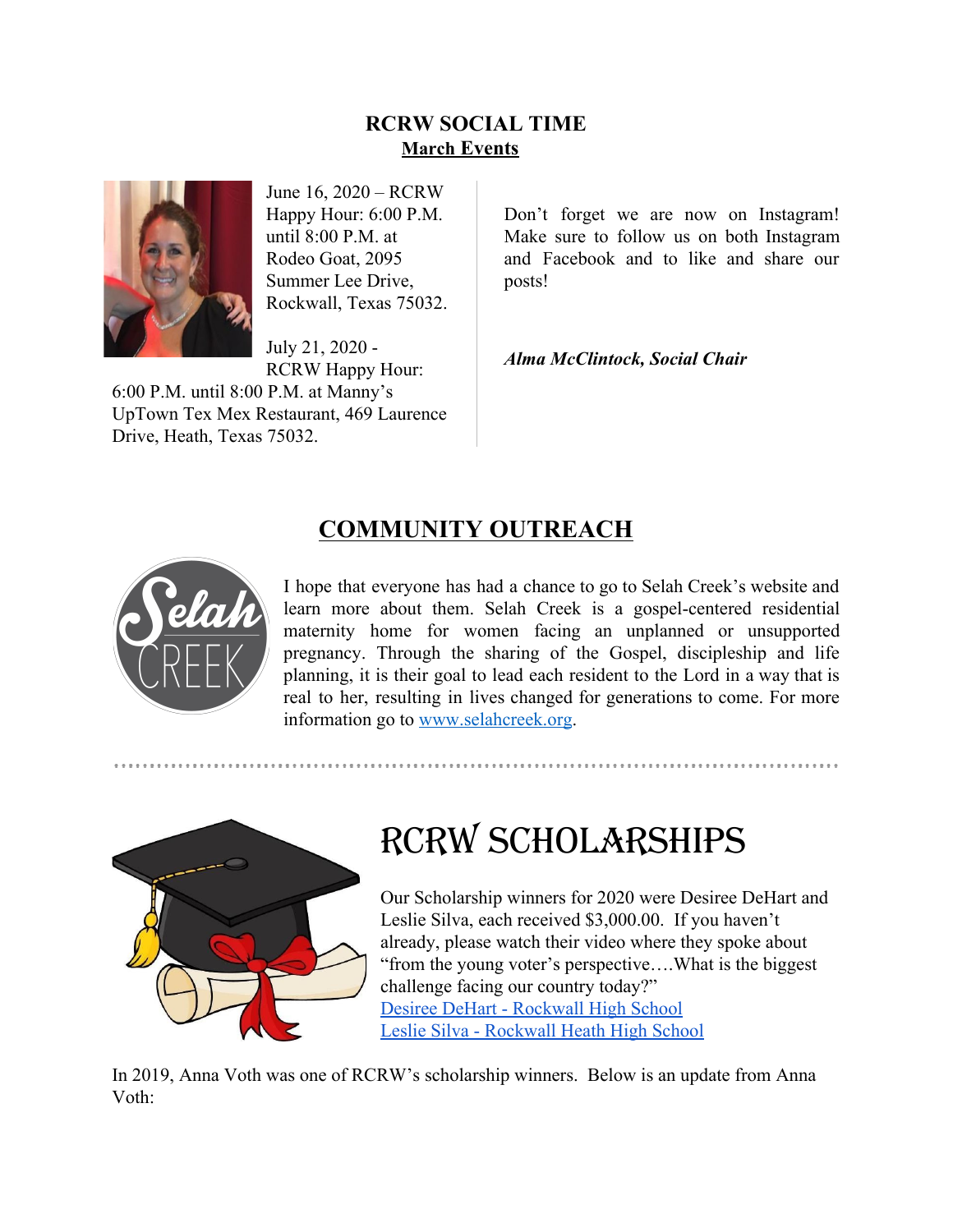Hello Republican Women,

Thank you so much for your generous scholarship which has allowed me to grow and blossom at Abilene Christian University this year! My first year in college was a blast!

Not only did I love my classes: like New Testament Studies, Figure drawing and Media Maker, but I also got the chance to become involved in leadership and organizations on campus. I have become involved in the organization ACU for Life, which I have now become the Communications Director of. I worked with this group to plan and organize a panel composed of students and professionals to discuss the issue of abortion from both sides of the argument (unfortunately this event was not able to take place due to COVID, but we hope to pick it up next spring).

I have also enjoyed joining ACU's College Republicans each week, which has allowed me to meet political representatives from Abilene as well as stay up-to-date on political issues. I have thoroughly enjoyed being a part of the ACU Freshmen Honors Council, where I and a small group of freshmen honors students planned all honors college parties and events. One of my favorite organizations that I have had the privilege of being a part of is a program called Palm House Kids, which allows children and teenagers a safe place to enjoy fellowship and hear the gospel which contrasts the difficult upbringing and school scene many of these children are accustomed to regularly.

Having the opportunity to meet and bond with these teenagers has truly opened my eyes to blessings I take for granted as well as a hope and optimism that these teenagers share with me each week.

Your generous scholarship gave me the opportunity to not only learn and grow at this exceptional university, but also give me the opportunity to reach others in this community whether its sharing the pro-life message, or loving on underprivileged teenagers, I know that God has called me here to Abilene and I could have never realized this calling without your help. Thank you so much for all you have done for me to further my education.

Blessings,

Anna Voth

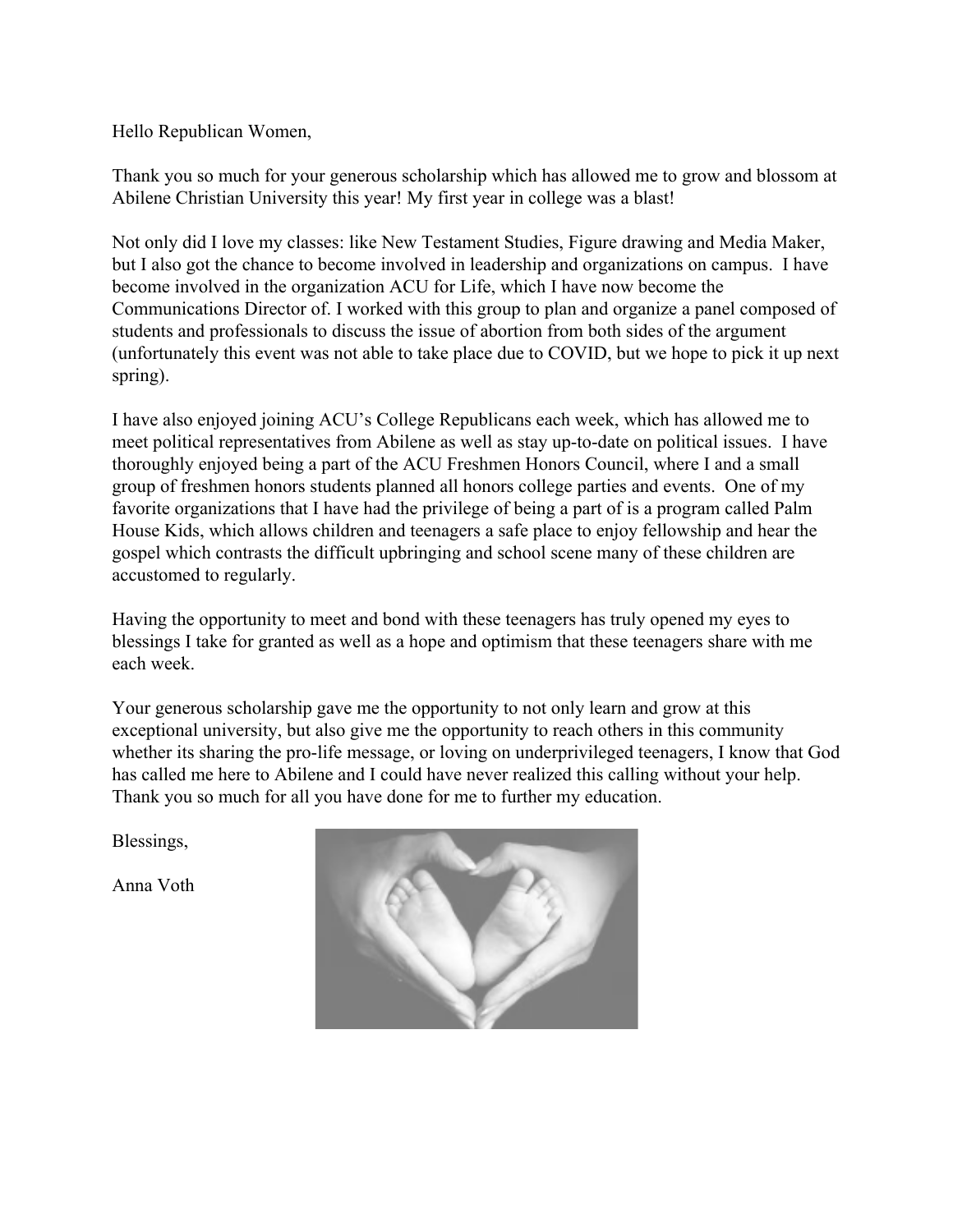

**NATIONAL FEDERATION OF REPUBLICAN WOMEN**

'NFRW supports President Donald J. Trump to designate Antifa as a domestic terrorist organization.'

#### FOR IMMEDIATE RELEASE: June 1, 2020

ALEXANDRIA, Va. – Ann Schockett, President of the National Federation of Republican Women (NFRW), issued a video statement today regarding the killing of George Floyd and the resulting nationwide civil unrest, and voiced support for President Donald Trump to designate Antifa as a domestic terrorist organization.

"On the heels of our entire country being severely impacted by the COVID-19 pandemic, a crisis of epic proportions from loss of loved ones to economic hardships, our nation was witness to a horrible, grave tragedy last week in Minnesota, the killing of George Floyd by a law enforcement officer. We mourn for this senseless loss. Justice will be served," Schockett said in the video statement. "Yet, instead of being able to come together at a delicate time when our nation is reopening and rebuilding, as well as mourning for the loss of George Floyd and others, we're being torn apart, purposefully and with an agenda by the far Left and the real fascists, which is Antifa, " she continued. "They are using the distress of our country to cause chaos and devastation through rioting and violence to prevent our country from coming together. Destruction at any cost is their goal. And joining them in mob mentality, setting our country ablaze, are more agitators and criminals."

Schockett voiced the NFRW's support of President Donald J. Trump to designate Antifa as a domestic terrorist organization.

#### Watch President Schockett's full statement here https://youtu.be/RA4IaLnjKvI

Founded in 1938, the National Federation of Republican Women is the largest grassroots Republican women's organization in the nation. NFRW provides a forum for women to serve as leaders in the political, government, and civic arenas. NFRW objectives are to recruit, train and elect Republican candidates, promote the principles of the Republican Party, educate the public and protect the integrity of our electoral process.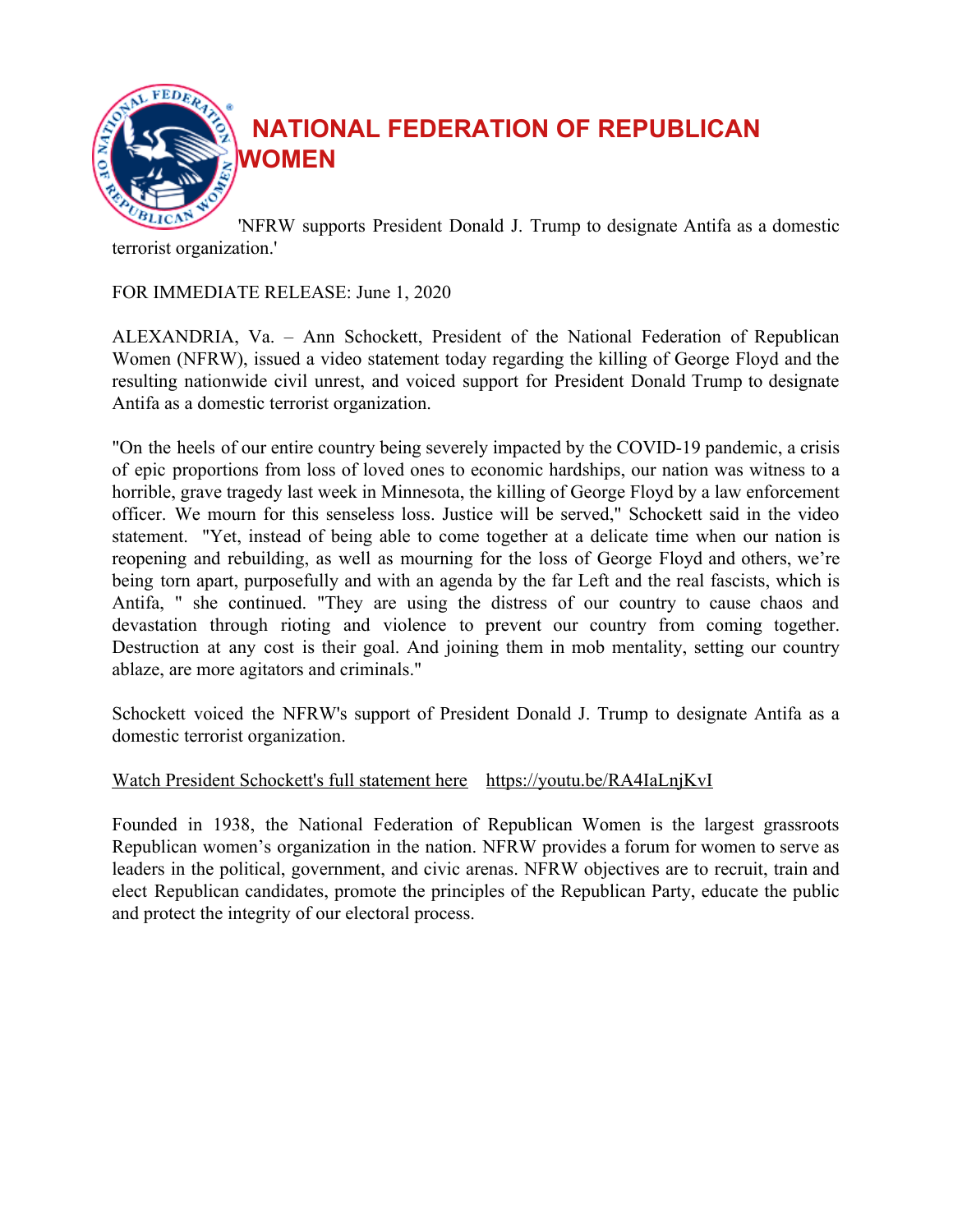

As we continue to search for what our new "normal" will be post COVID-19 pandemic, it is clear that the pandemic response has taken its toll on our individual rights and freedoms. One of our dearest rights is the right to vote in free and fair elections. While we have been "stay[ing] at home, work[ing] safe," the Texas Democrat Party, League of Women Voters, MOVE Texas and others (TDP Plaintiffs) have filed numerous lawsuits in selected Texas state and federal courts seeking to expand the definition of who can request an absentee ballot in the upcoming election. Although this litigation is playing out in our court system, at its core is the interpretation of Texas state legislation.

Approximately 30 states across the country allow voters to vote by mail for any reason. However, Texas has long maintained a limited definition of who can apply for an absentee ballot. Chapter 82 of the Texas Election Code provides that to be eligible to vote by mail (absentee) in Texas, you must (1) be 65 years or older; (2) be disabled; (3) be out of the county on election day and during the period for early voting by personal appearance; or (4) be confined in jail, but otherwise eligible. The specific provision at issue is section 82.002(a) which defines what constitutes a "disability" and provides "[a] qualified voter is eligible for early voting by mail if the voter has a sickness or physical condition that prevents the voter from appearing at the polling place on election day without a likelihood of needing personal assistance or of injuring the voter's health."

The TDP Plaintiffs and numerous county clerks around the state (i.e., Harris, Dallas, Travis, El Paso, and Cameron counties) argue that any registered voter's lack of immunity to COVID-19 is a physical condition that qualifies as a disability for purposes of obtaining an absentee ballot. They have asked the courts to interpret the statute in this manner, and thus far, the lower state and federal district courts have done so.

During the May 20 oral argument in the Supreme Court of Texas that was broadcast on the court's YouTube channel, the TDP Plaintiffs' counsel revealed that the TDP Plaintiffs desired to inform voters via websites, mail, and phone that they could apply for an absentee ballot if they lacked immunity to COVID-19. Counsel conceded that the county clerks had a constitutional obligation to follow the law in the state of Texas and presumably would do so. The State (represented by the Attorney General's office) argues that interpreting the definition of disability as the TDP Plaintiffs put forward would mean that almost every Texas citizen who is registered to vote could request an absentee ballot. Moreover, if "lack of immunity" is interpreted to mean a "physical condition," then the "lack of immunity" won't be limited to just COVID-19: it could include lack of immunity to the flu or a whole host of diseases. Such an interpretation would essentially allow the exception (disability) to swallow the rule that you have to appear in person to vote. During the Supreme Court oral argument, the State conceded that county clerks are not required to go beyond what is represented on the face of the application for an absentee ballot,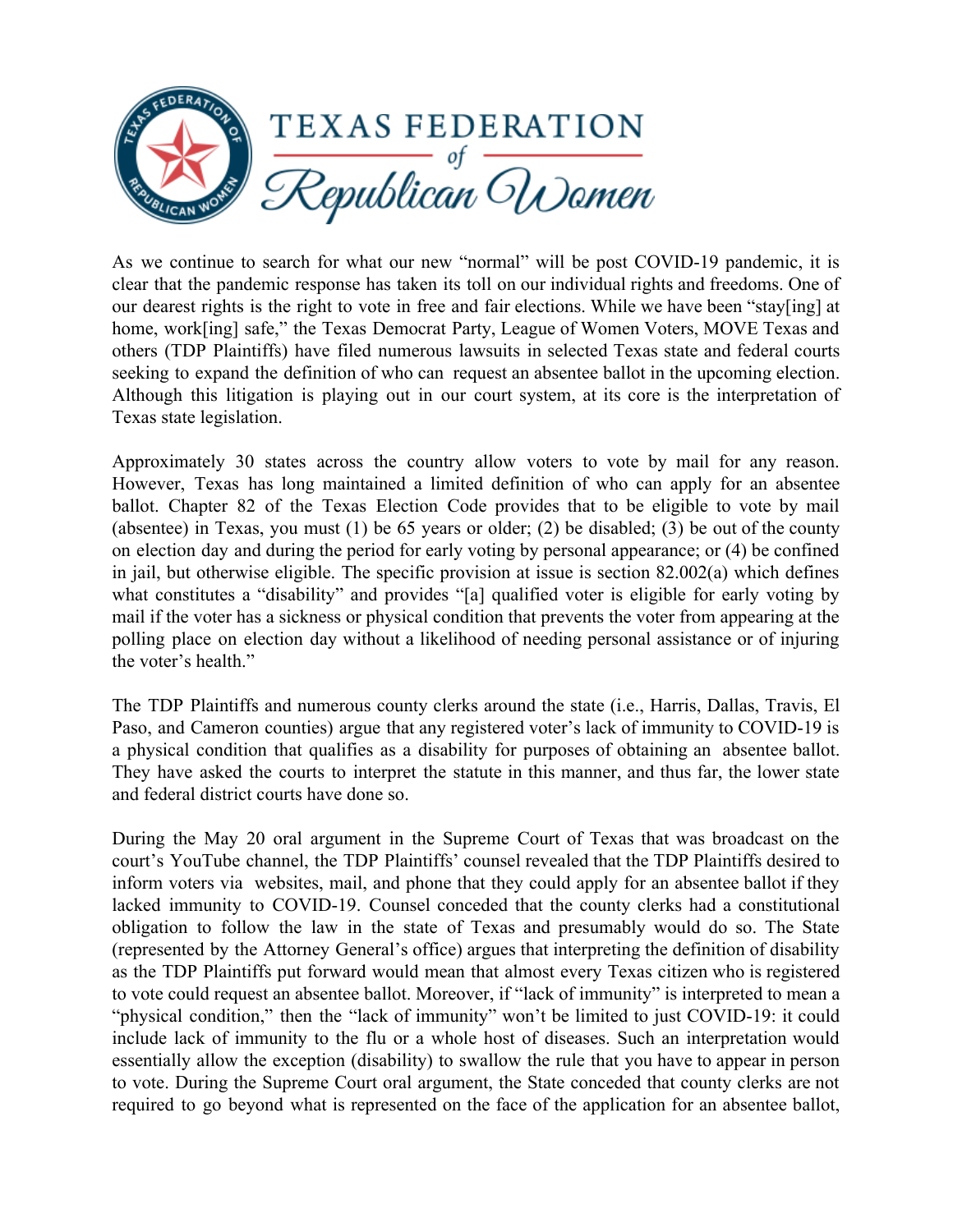and therefore, if an otherwise qualified voter checks that they have a "disability" then an absentee ballot would be provided.

This litigation clearly shows that this is a thorny issue. Ultimately, it appears that the courts will decide who is eligible for an absentee ballot in the upcoming runoff and general elections. However, this issue is likely to come up in the next legislative session. It is important for us to fully vet this issue and communicate to our state representatives our opinions on whether Texas should expand its definition of who is entitled to vote by mail or better define who is entitled to vote by mail to maintain the limited scope of absentee voting. We will continue to follow the litigation and update you in coming editions.



## **CALENDAR**

#### *Republican Events:*

June 6, 2020 – Rockwall County Republican Convention: doors open at 8:15 A.M., convention begins at 9:00 A.M. at Liberty Hall, Rockwall County Courthouse, 1111 E. Yellowjacket Lane, Rockwall, Texas 75087, for more information www.rockwallgop.org.

June 8, 2020 – RCRW General Meeting: 6:30 P.M., at Rockwall Golf and Athletic Club, 2600 Champions Drive, Rockwall, Texas 75087, guest speaker is Keenan Williams.

June 13, 2020 - Republican Men's Club Meeting: 8:00 A.M., at Harry Myers Community Building, guest speaker is to be announced, cost is \$9.00 if you eat breakfast.

June 16, 2020 – RCRW Happy Hour: 6:00 P.M. until 8:00 P.M., at Rodeo Goat 2095 Summer Lee Drive, Rockwall, Texas 75032.

June 25, 2020 – Rockwall Young Republicans: 7:00 P.M., at 112 Kenway Street, Rockwall, Texas 75087, follow on Facebook for more information.

June 29, thru Friday, July 10, 2020 – Early voting for the Primary Runoff.

July 1, 2020 - GOP Lunch Bunch: 11:45 A.M., at Luigi's Italian Cafe, 2002 S. Goliad Street, Rockwall, Texas 75087, cost is \$12.00.

July 11, 2020 - Republican Men's Club Meeting: 8:00 A.M., at Harry Myers Community Building, guest speaker is to be announced, cost is \$9.00 if you eat breakfast.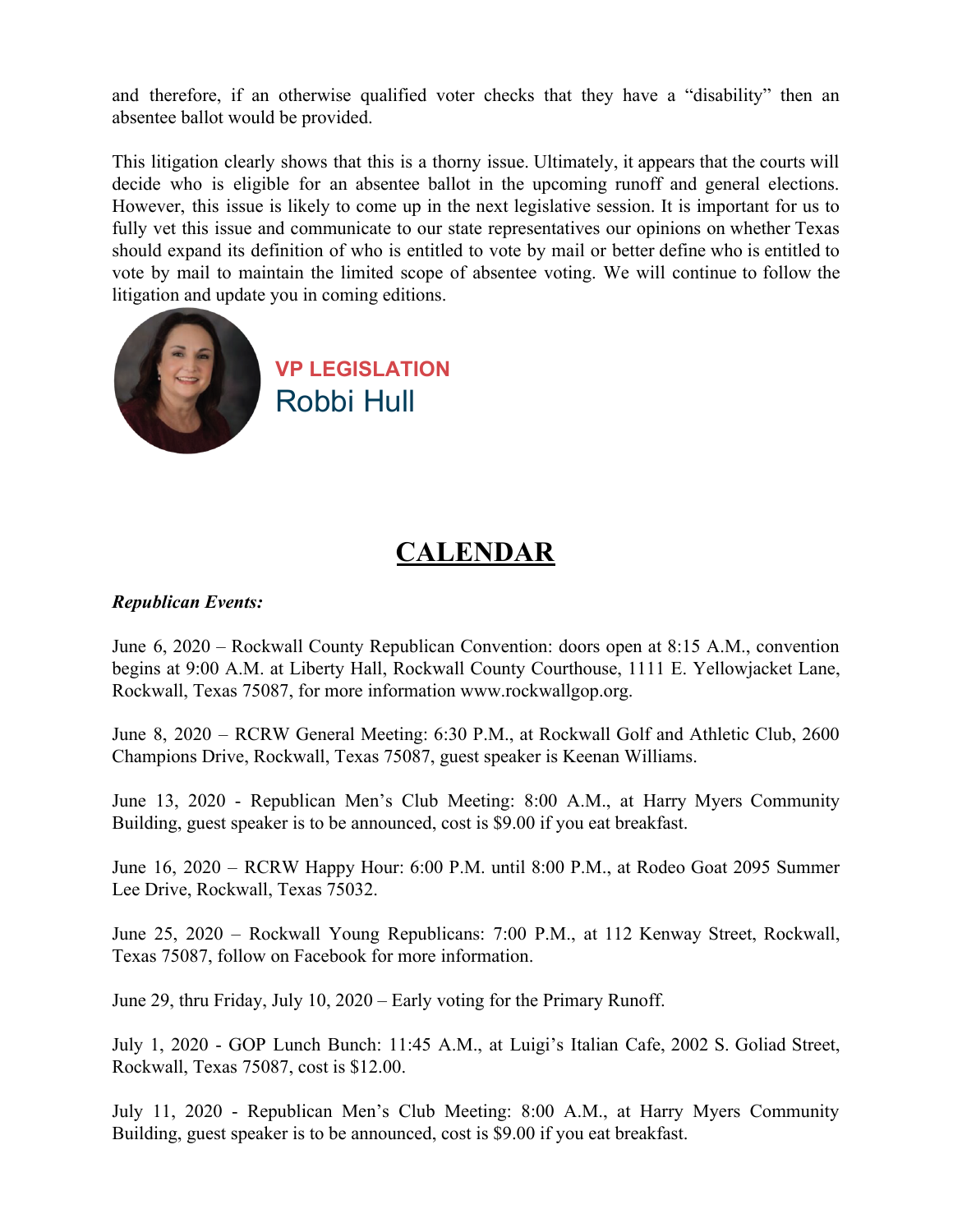July 13, 2020 – RCRW General Meeting: 6:30 P.M., speaker and location information will be announced.

July 14, 2020 – Runoff Election Day.

July 16-18, 2020 - Republican Party of Texas State Convention: begins at 9:00 A.M., at the George R. Brown Convention Center, at 1001 Avenida de las Americas, Houston, Texas 77010. For more information go to https://www.texasgop.org.

July 21, 2020 - RCRW Happy Hour: 6:00 P.M. until 8:00 P.M., at Manny's Up Town Tex Mex Restaurant, 469 Laurence Drive, Heath, Texas 75032.

#### *Community Events: - Please see each website below for updated information.*

June 6, 2020 - September 26, 2020 - Rockwall Farmer's Market: 8:00 A.M. until Noon, in downtown Rockwall.

June 9, 2020 – National Women's Veterans Day: 9:00 A.M. until 9:30 A.M., at the Rockwall County Historic Courthouse, downtown Rockwall.

July 18, 2020 – 2nd Annual Texas Pie Fest: 8:00 A.M. until 12:00 P.M., at Summerfiled at Tate Farms,

August 22, 2020 – CASA Clay Shoot: 8:30 A.M. until 1:00 P.M., at The Rockwall Gun Club, 15950 State Highway 205, Terrell, Texas 75160, for more information go to www.lonestarcasa.org.

September 12, 2020 – Bubbles & Bags, benefiting Rockwall CAC: 6:00 P.M. until 9:00 P.M., at Southfork Ranch at 3700 Hogge Road, Murphy, Texas 75002, tickets go on sale Friday, June 5, 2020 at 9:00 A.M.

September 16, 2020 – 5th Annual First Responder's Appreciation Luncheon: 11:30 A.M. until 1:00 P.M., at Thomas N. Nalls Fire Station #2, located at 920 Rockwall Parkway, Rockwall, Texas 75032, for more information and tickets go to www.rockwallchamber.org.

September 20, 2020 – 5th Annual Bikes for Tykes benefiting Rockwall CAC: Registration begins at 11:00 A.M., the ride stats at 1:00 P.M.

October 1, 2020 – 8th Annual Pink Party Social: 6:00 P.M. until 9:00 P.M., Willis Fine Jewelry, at 2845 Ridge Road, Suite 201, Rockwall, Texas 75032.

October 17, 2020 – Royse City Chamber FunFest: 12:00 P.M. until 6:00 P.M., downtown Royse City, Texas on Main Street.

November 10, 2020 – Bent Tree Bible Fellowship Golf Tournament benefiting the Poiema Foundation: 11:30 A.M., at the Canyon Creek Golf Club, 625 West Lookout Drive, Richardson,